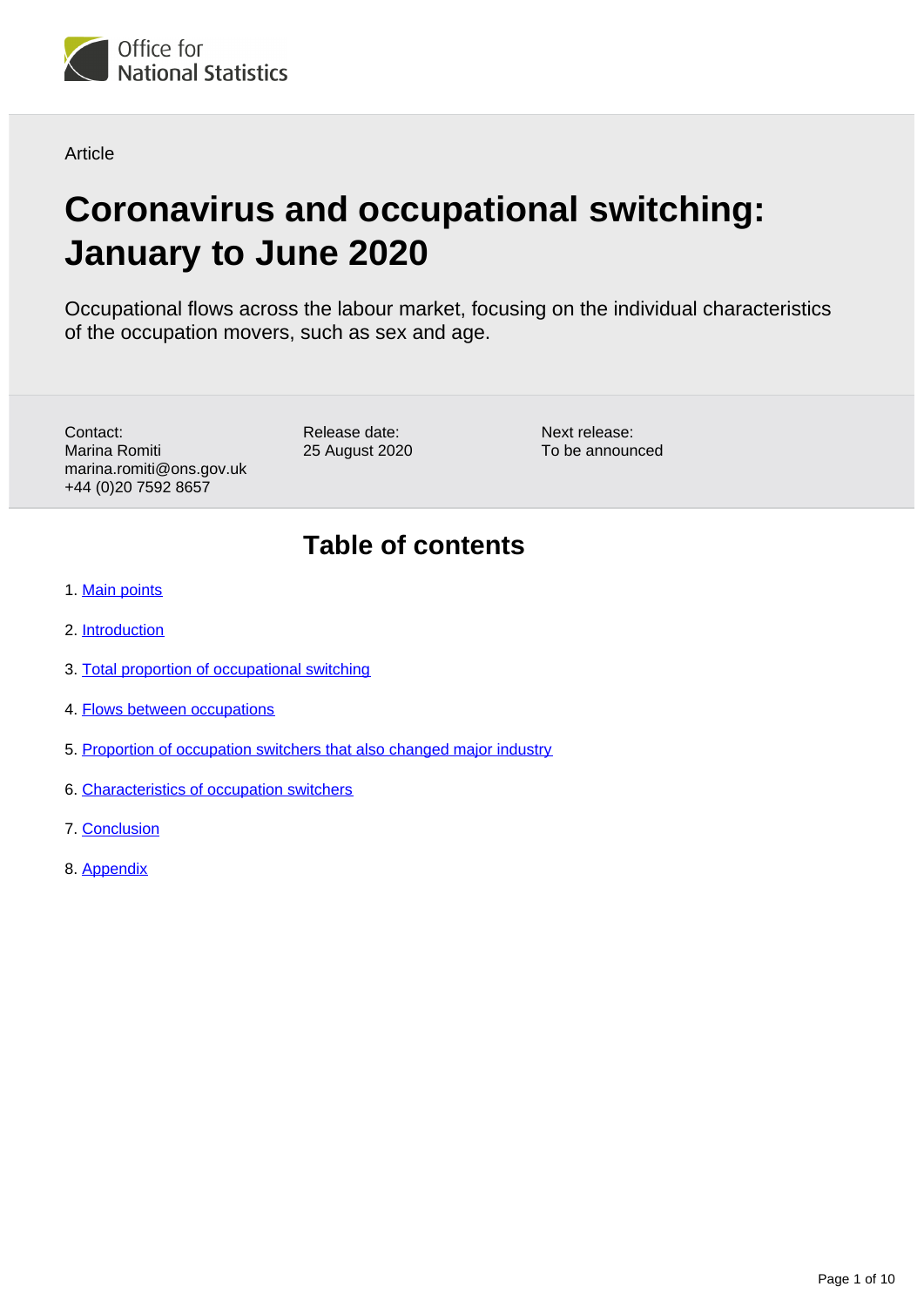## <span id="page-1-0"></span>**1 . Main points**

- Of those employed in Quarter 1 (Jan to Mar) and Quarter 2 (Apr to June) 2020, 6.1% changed occupation in the first half of this year compared with 5.7% in the same period last year.
- Analysis of only those who have changed occupation in the first half of this year shows that associate professional and technical occupations experienced the greatest percentage of occupational outflows (20.9%) and occupational inflows (21.2%); over half (52.5%) also changed major industry.
- Of the workers who changed occupation between Quarter 1 and Quarter 2 2020, over half (52.6%) were men, 26.9% were aged 35 to 49 years and 26.9% were aged 50 to 64 years.

## <span id="page-1-1"></span>**2 . Introduction**

The coronavirus (COVID-19) pandemic has had a significant impact on the UK labour market so far. There has been interest in looking at how this has affected the flows between employment, unemployment, and inactivity, as well as the extent to which there has been any effect on [labour market mismatch](https://www.ons.gov.uk/economy/nationalaccounts/uksectoraccounts/compendium/economicreview/april2019/overeducationandhourlywagesintheuklabourmarket2006to2017)<sup>1</sup> on those who have remained in employment.

This article explores the movements between occupations of those in employment that occurred in the labour market in the period covering the initial impacts of the COVID-19 pandemic (Quarter 1 (Jan to Mar) 2020 and Quarter 2 (Apr to June) 2020). We compare these figures with the same period a year ago (Quarter 1 2019 and Quarter 2 2019) as one way to look at how the pandemic might have affected these flows.

We specifically look at occupational inflows and outflows of those who have remained in employment in the pandemic, covering those who were aged 16 years and over and classed as employees and self-employed by the Labour Force Survey (LFS) in the two consecutive quarters.

Despite a [marked fall in labour demand during the pandemic](https://www.ons.gov.uk/employmentandlabourmarket/peopleinwork/employmentandemployeetypes/bulletins/jobsandvacanciesintheuk/august2020), the unemployment rate remained low, at 3.9%, in Quarter 2 2020. This is in part because of the Coronavirus Job Retention Scheme (CJRS) and the Self-Employment Income Support Scheme (SEISS) allowing workers to be [temporarily away from work](https://www.ons.gov.uk/employmentandlabourmarket/peopleinwork/employmentandemployeetypes/bulletins/uklabourmarket/august2020) but remain in employment.

Analysis of [labour market flows](https://www.ons.gov.uk/employmentandlabourmarket/peopleinwork/employmentandemployeetypes/datasets/labourforcesurveyflowsestimatesx02) attributes this to a net flow into economic inactivity of 75,000 individuals between Quarter 1 (January to March) and Quarter 2 (April to June) 2020. This was the first net increase in economic inactivity since early 2013, driven by those moving out of unemployment. This likely reflects how lockdown has affected the ability and/or willingness of people who have lost their job to actively search for a new one, caused partially by personal health concerns. Employment status on the LFS is self-reported, with people classifying themselves as being either an employee or self-employed. The number of people who changed from reporting themselves as self-employed to an employee increased by 48,000 between Quarter 1 and Quarter 2 2020, and 81,000 on the year to a record high of 253,000. This may be partially attributed to workers seeking greater job security and stability as a result of uncertainty created during the pandemic.

Occupational switching can be defined as a change in a worker's [Standard Occupational Classification \(SOC\)](https://www.ons.gov.uk/methodology/classificationsandstandards/standardoccupationalclassificationsoc/soc2010/soc2010volume1structureanddescriptionsofunitgroups) from one quarter to the next, which would not be reflected in the traditional flows between employment, unemployment and inactivity. However, this can be of interest in helping to understand whether the pandemic might have led to an increase in mismatch in the labour market.

This analysis uses the LFS to classify occupation switchers as those who have changed one-digit SOC code between periods Quarter 1 and Quarter 2. When analysing at the major group structure, one-digit level, although broad, this compresses occupations that are similar in terms of qualification, training, skills and experience.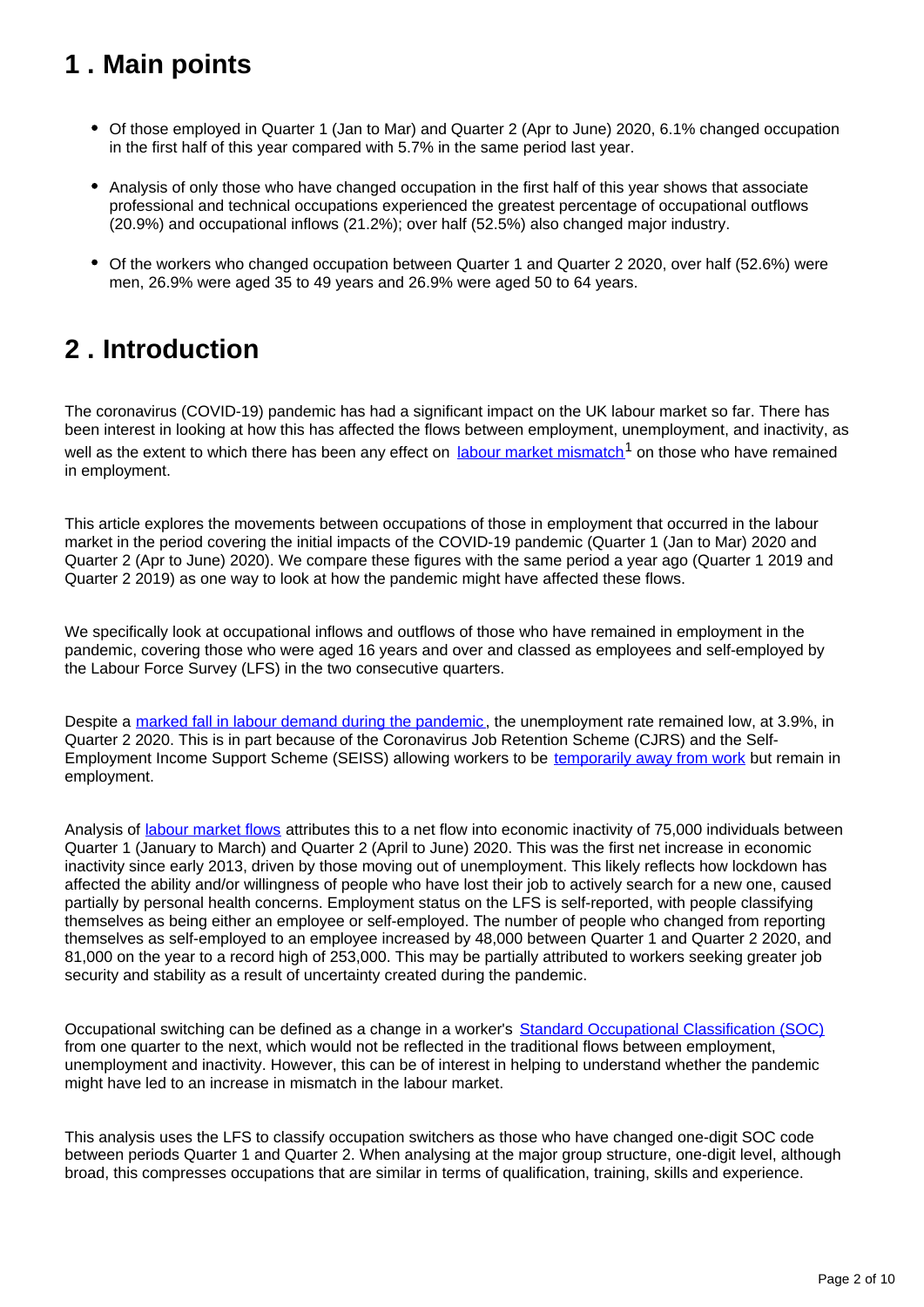The ability of workers to switch between different occupations highlights the existence of transferrable skills and labour mobility. The Office for National Statistics (ONS) defines a job as an activity performed for an employer or customer by a worker in exchange for payment, whereas occupations are grouped according to skill level and skill specialisation. Therefore, not all job-to-job moves are considered an occupational switch as some workers may take on a different job within the same occupation.

#### **Notes for Introduction:**

1. Labour market mismatch can be defined as a worker with a level of education, experience, skills or interests that do not correspond to their job where they are employed.

### <span id="page-2-0"></span>**3 . Total proportion of occupational switching**

Looking at those who were in employment in both Quarter 1 (Jan to Mar) and Quarter 2 (Apr to June) 2019, 5.7% of people changed occupations over this period. Between Quarter 1 and Quarter 2 2020 during the coronavirus (COVID-19) pandemic period, this rose to 6.1%.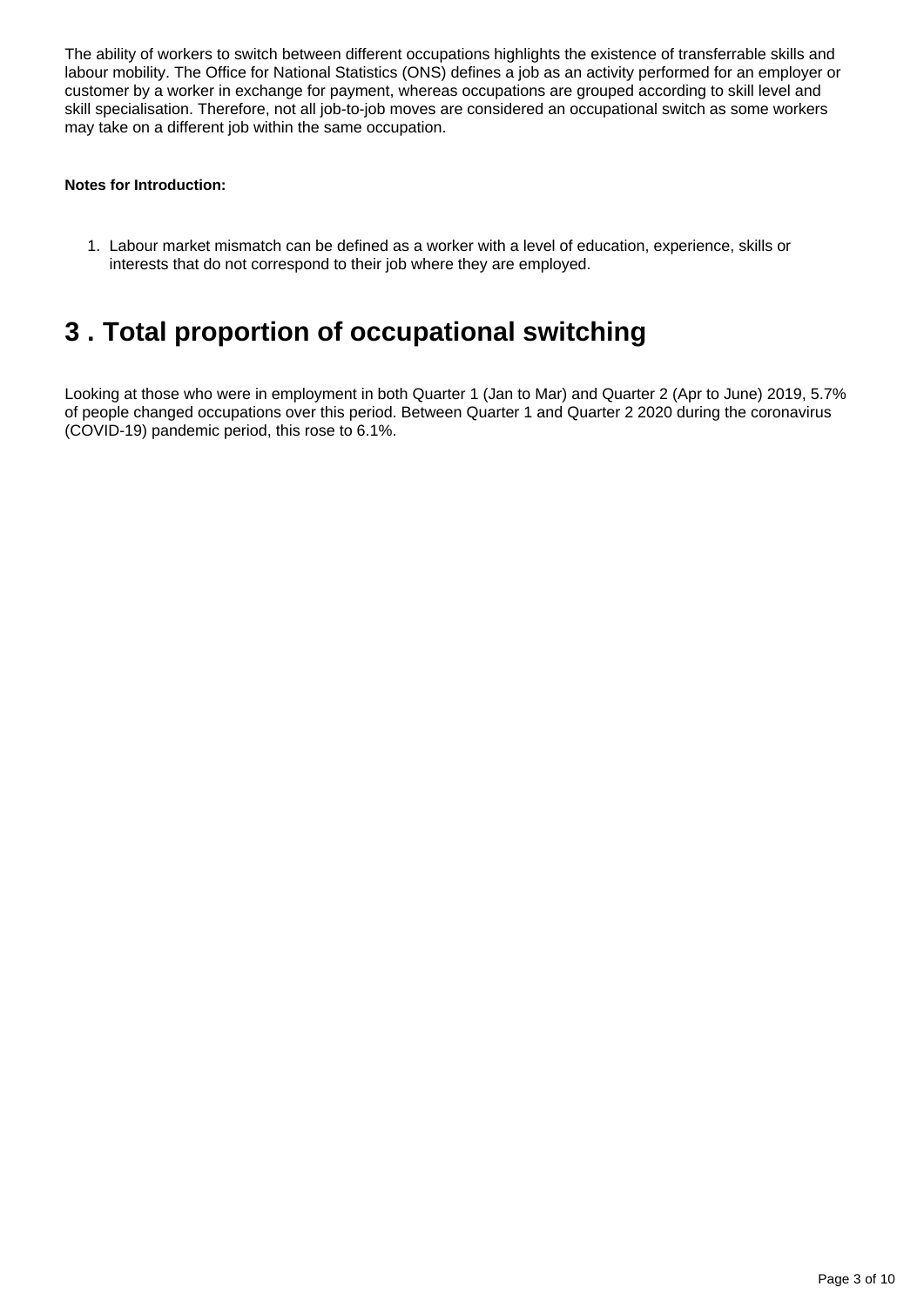**Proportion of those in employment who changed occupation in the pre-pandemic period (Quarter 1 and Quarter 2 2019) and during the pandemic period (Quarter 1 and Quarter 2 2020)**

### Figure 1: 6.1% of those employed in Quarter 1 and Quarter 2 2020 switched occupation

Proportion of those in employment who changed occupation in the pre-pandemic period (Quarter 1 and Quarter 2 2019) and during the pandemic period (Quarter 1 and Quarter 2 2020)



**Source: Office for National Statistics – Labour Force Survey**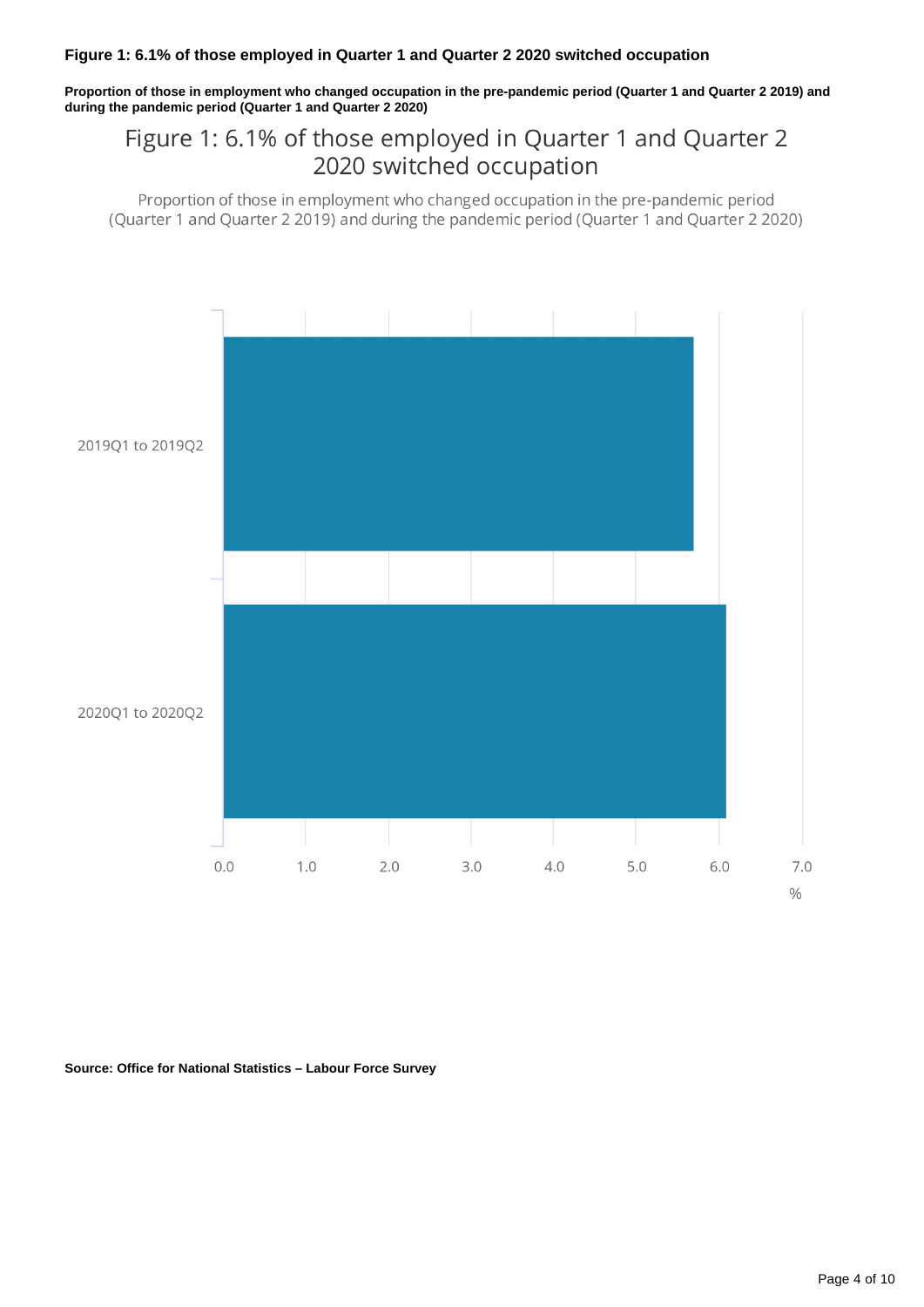### <span id="page-4-0"></span>**4 . Flows between occupations**

The Sankey diagram (Figure 2) shows the inflow and outflow of individuals who were classified as employees or self-employed during the period January to June 2020 (pandemic) that have changed their occupation at the major one-digit level in the same period. Therefore, it does not include those who have changed employment status, or those who have stayed in the same occupation. Flows between occupations could be interpreted as a proxy for transferable and/or similar skills between different categories, but it could also highlight that there might be an impact on mismatch in the labour market.

The occupation that saw the largest outflow between Quarter 1 and Quarter 2 2020 was associate professional and technical occupations (20.9%); the largest single move (7.9%) into professional occupations. The largest inflow was also into associate professional and technical occupations, with 21.2% of individuals who switched occupation moving into this group. The highest proportion of movement in this period was workers moving out of professional occupations (6.2%).

### **Figure 2: Occupational flows, Sankey Diagram Quarter 1 and Quarter 2 2020**

#### **Occupation-to-occupation interactions at 1-digit SOC code**

#### **Notes:**

- 1. Occupation switchers are individuals who have been surveyed by the ONS and answered the LFS stating that his/her major occupation has changed from one period to the next.
- 2. Occupations are displayed at the major 1-digit level of the SOC classification due to the limitations of the number of observations in the data.
- 3. This Sankey diagram is focused on individuals who were in employment in both Quarter 1 and Quarter 2 of 2020. Close attention needs to be paid to the ordering of the occupations in Quarter 1 and Quarter 2 to interpret the nature of the occupation flows correctly.
- 4. In order to understand the Sankey diagram, the reader should be aware the movements are only of those in employment or self-employment who have changed occupation from Quarter 1 to Quarter 2 2020. It cannot be interpreted as the movements of the entire labour force.

#### **Download this chart**

#### [.XLSX](https://www.ons.gov.uk/visualisations/dvc948/q1_q2/datadownload.xlsx )

## <span id="page-4-1"></span>**5 . Proportion of occupation switchers that also changed major industry**

When workers change occupation, they may remain in the same major industry or move to a different one. Those who move to occupations with higher skill levels within their existing industry may be a result of promotions. Workers who change major industry when they switch occupations could be searching for a change of career.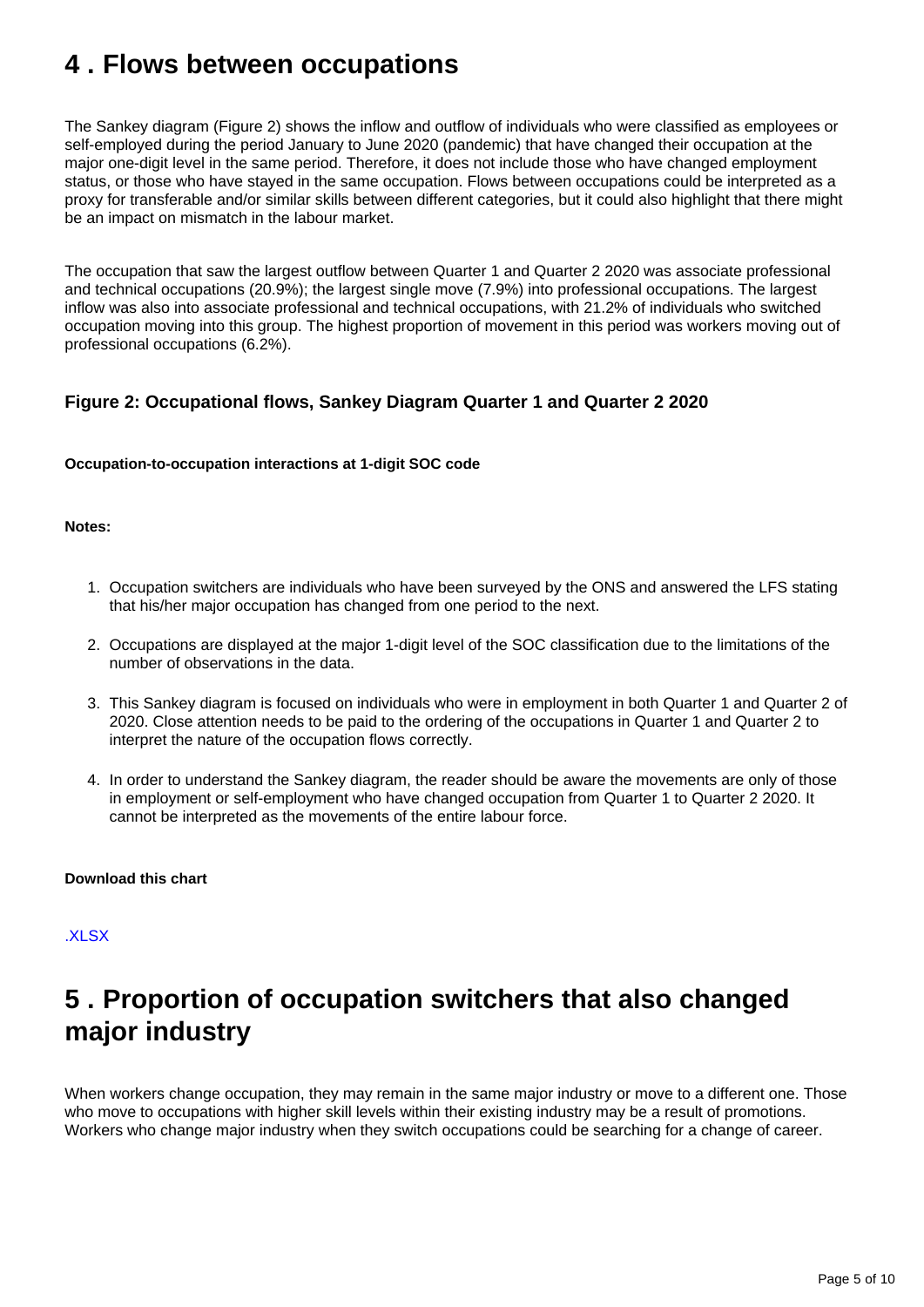During the peak of the coronavirus (COVID-19) pandemic, when businesses were working in limited capacity because of travel restrictions and social distancing measures, businesses in certain industries were disproportionately affected as some were temporarily required to close. This may have encouraged occupational switching into a different major industry.

### **Figure 3: Of those who changed occupation between Quarter 1 and Quarter 2 2020, 52.5% also changed major industry**

**Occupation switchers that have changed major industry between Quarter 1 and Quarter 2 2020**

#### **Download this chart**

[.XLSX](https://www.ons.gov.uk/visualisations/dvc948/indchange/wrapper/datadownload.xlsx )

Figure 3 shows that of the 6.1% of workers who changed occupation between Quarter 1 (Jan to Mar) and Quarter 2 (Apr to June) 2020, over half (52.5%) also changed major industry. For context, 52.1% changed major industry of the 5.7% that changed occupation between Quarter 1 and Quarter 2 2019.

### <span id="page-5-0"></span>**6 . Characteristics of occupation switchers**

Of those who changed occupation between Quarter 1 (Jan to Mar) and Quarter 2 (Apr to June) 2020, 26.9% were aged 35 to 49 years and the same proportion were aged 50 to 64 years. The two age groups make up a larger proportion of the employed population, and it is also possible that these individuals may have a higher incidence of transferrable skills making it easier to switch between occupations. The proportion of occupational switching accounted for by each age category was largely unchanged compared with that of Quarter 1 to Quarter 2 2019.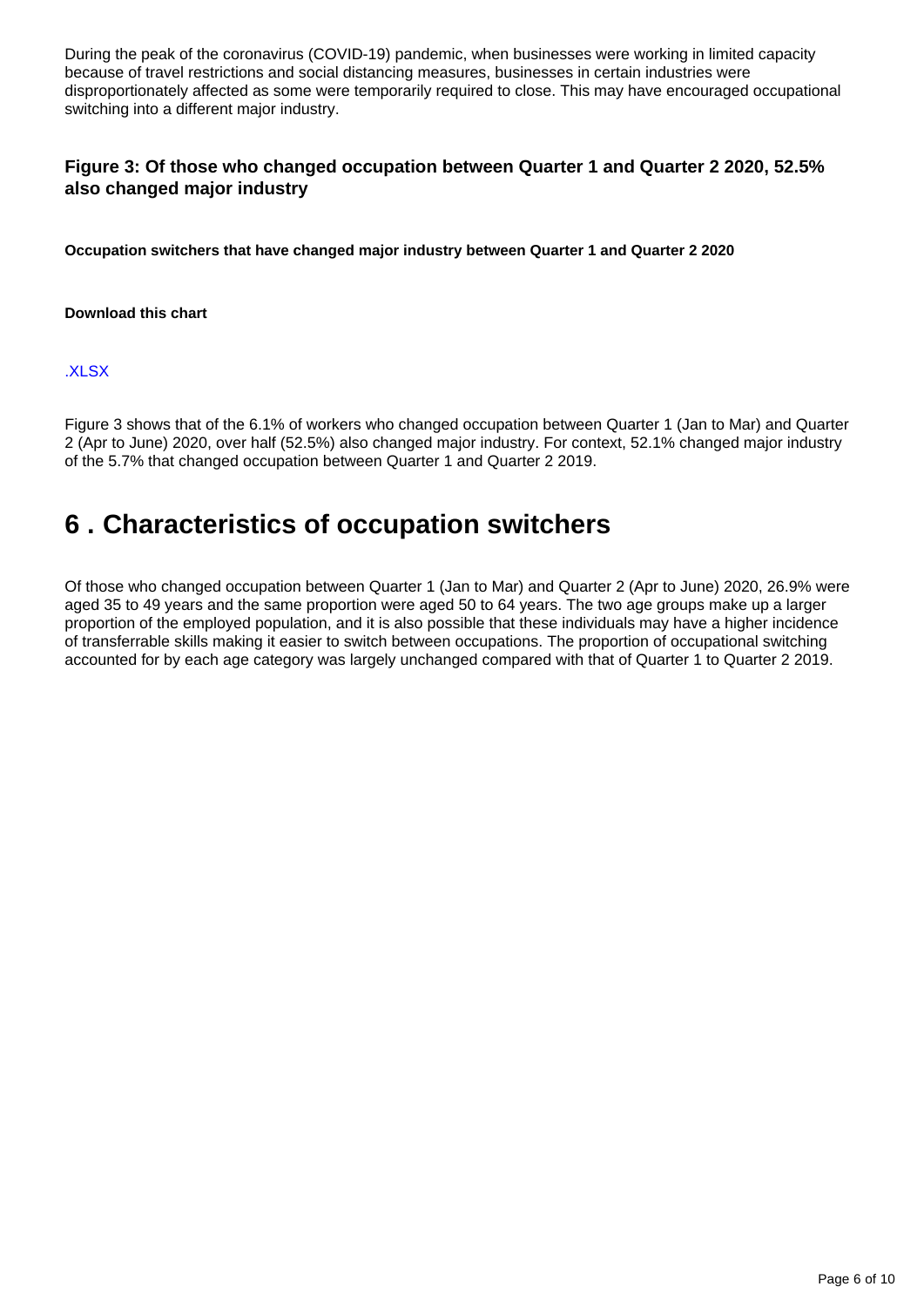#### **Figure 4: Those aged 35 to 49 years and 50 to 64 years equally accounted for the greatest proportions of occupation switchers**

**Proportion of occupation switchers between Quarter 1 and Quarter 2 2019 and 2020, disaggregated by age**

Figure 4: Those aged 35 to 49 years and 50 to 64 years equally accounted for the greatest proportions of occupation switchers

Proportion of occupation switchers between Quarter 1 and Quarter 2 2019 and 2020, disaggregated by age



#### **Source: Office for National Statistics – Labour Force Survey**

Of those employed in Quarter 1 and Quarter 2 2020 who switched occupation, 52.6% were men and 47.4% were women. This is broadly in line with the figures reported in the first half of 2019.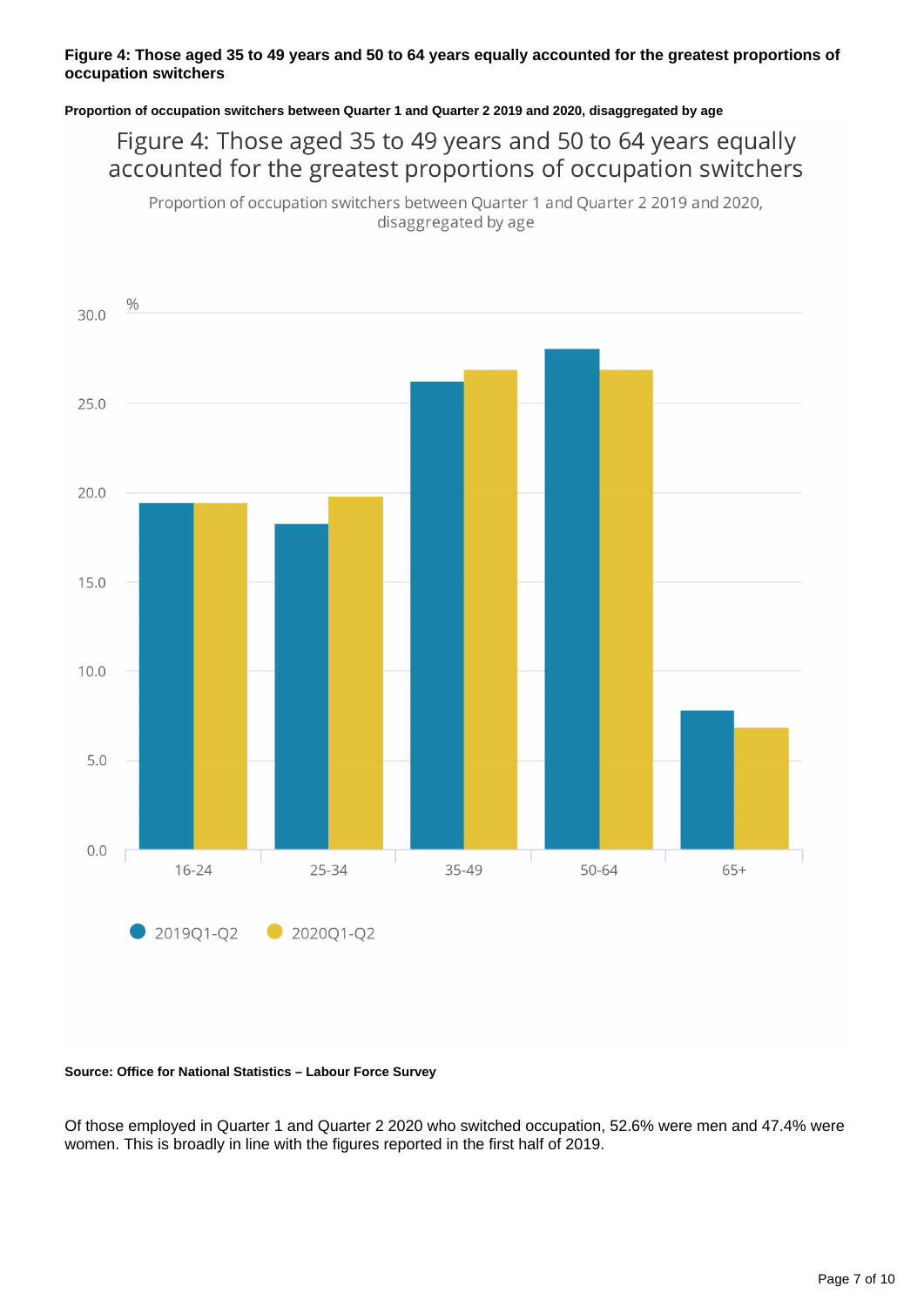#### **Proportion of occupation switchers in Quarter 1 and Quarter 2 2019 and 2020, disaggregated by sex**

### Figure 5: The proportion of occupation switchers who were men increased slightly in the pandemic period

Proportion of occupation switchers in Quarter 1 and Quarter 2 2019 and 2020, disaggregated by sex



**Source: Office for National Statistics – Labour Force Survey**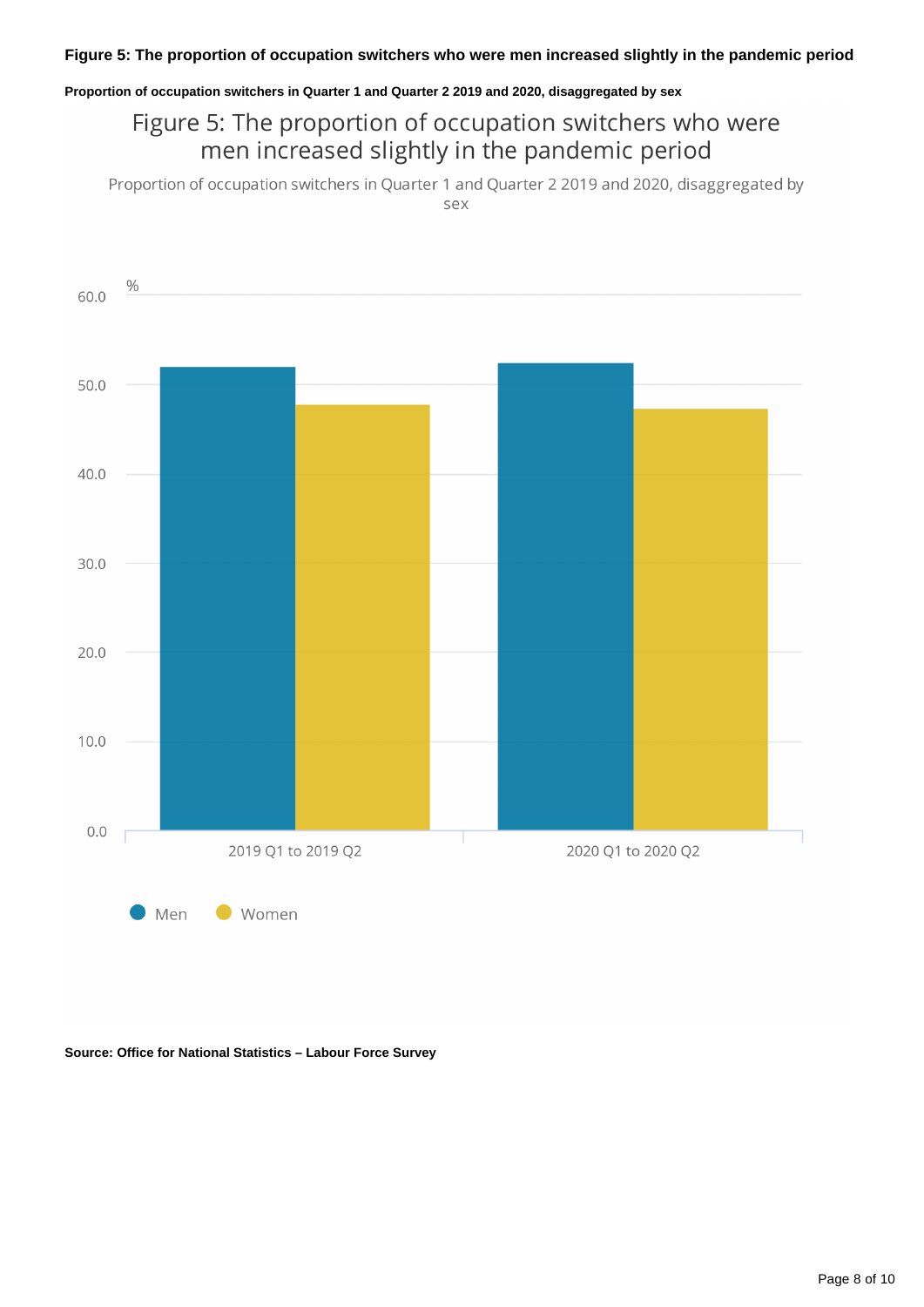## <span id="page-8-0"></span>**7 . Conclusion**

The coronavirus (COVID-19) pandemic has had a significant impact on the UK labour market so far. For those workers who have remained in employment in the quarters explored by this study, there was only a slight increase in the incidence of occupational switching from the pre-pandemic period to the period covering the pandemic. The limited change in occupational switching is likely to reflect the effect of the government's job retention schemes, the CJRS and SEISS, which encourage an attachment between individuals and a specific job. Occupational switching might therefore become more prevalent as employment support unwinds.

As the picture continues to develop, it will be possible to further understand how occupational movements have affected the labour market.

Further work on occupational switching will be covered in due course, where elements such as training and skills mismatch will be added to the research and will extend the analytical study of the switching in occupation.